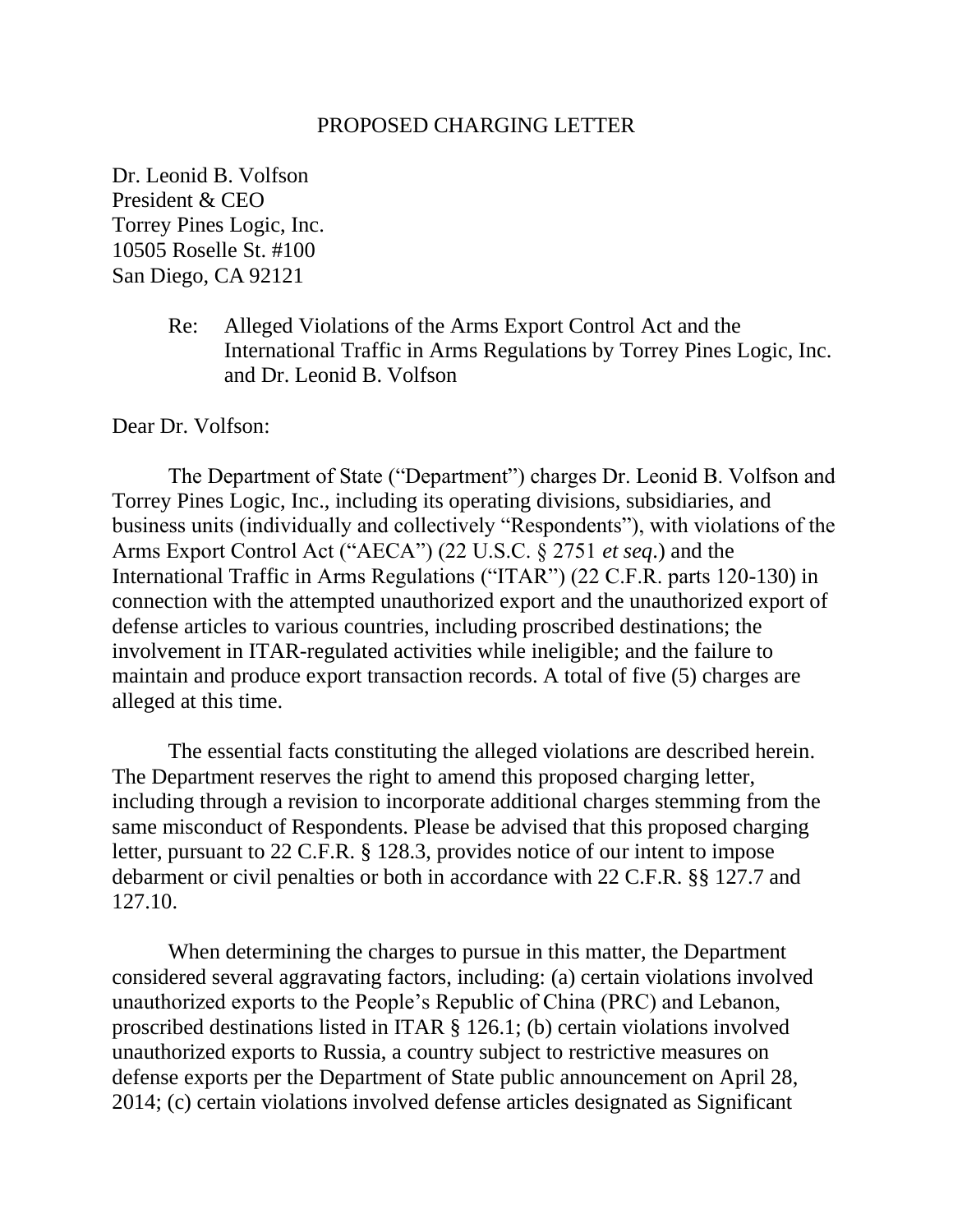Military Equipment ("SME"); (d) Respondents' repeated violations of the ITAR; (e) Respondents did not voluntarily disclose certain violations; and (f) Respondents did not obtain a license or other approval from the Department for the export of defense articles while a commodity jurisdiction ("CJ") request was pending with the Department.

The Department also considered mitigating factors when determining whether to propose charges in this matter. Most notably, Respondents: (a) submitted one voluntary disclosure, which included a third-party audit report that identified various export violations; (b) cooperated with the Department's investigation by responding to numerous requests for additional information; (c) entered into successive agreements with the Department tolling the statute of limitations period for certain violations; and (d) Respondent Dr. Volfson voluntarily waived his rights to assert a statute of limitations defense to certain claims.

This proposed charging letter describes certain alleged violations from December 24, 2014 to October 18, 2021, which is the relevant period for the proposed charges.

### **JURISDICTION**

Dr. Leonid B. Volfson is a U.S. person within the meaning of 22 C.F.R. § 120.15 and is subject to the jurisdiction of the United States.

Torrey Pines Logic, Inc. ("TPL") is a corporation organized under the laws of California and a U.S. person within the meaning of 22 C.F.R. § 120.15; and is subject to the jurisdiction of the United States.

TPL was registered as a manufacturer and exporter with the Department of State, Directorate of Defense Trade Controls ("DDTC"), in accordance with 22 U.S.C. 2778(b) and 22 C.F.R. § 122.1 between October 9, 2009 and October 31, 2014; between March 25, 2015 and January 31, 2016; between November 15, 2016 and December 31, 2020; and between October 18, 2021 and the present.

The described violations relate to defense articles controlled under Category XII of the U.S. Munitions List ("USML"), 22 C.F.R. § 121.1, at the time the disclosed violations occurred. The relevant defense articles are all further defined as SME, requiring a DSP-83 Nontransfer and Use Certificate.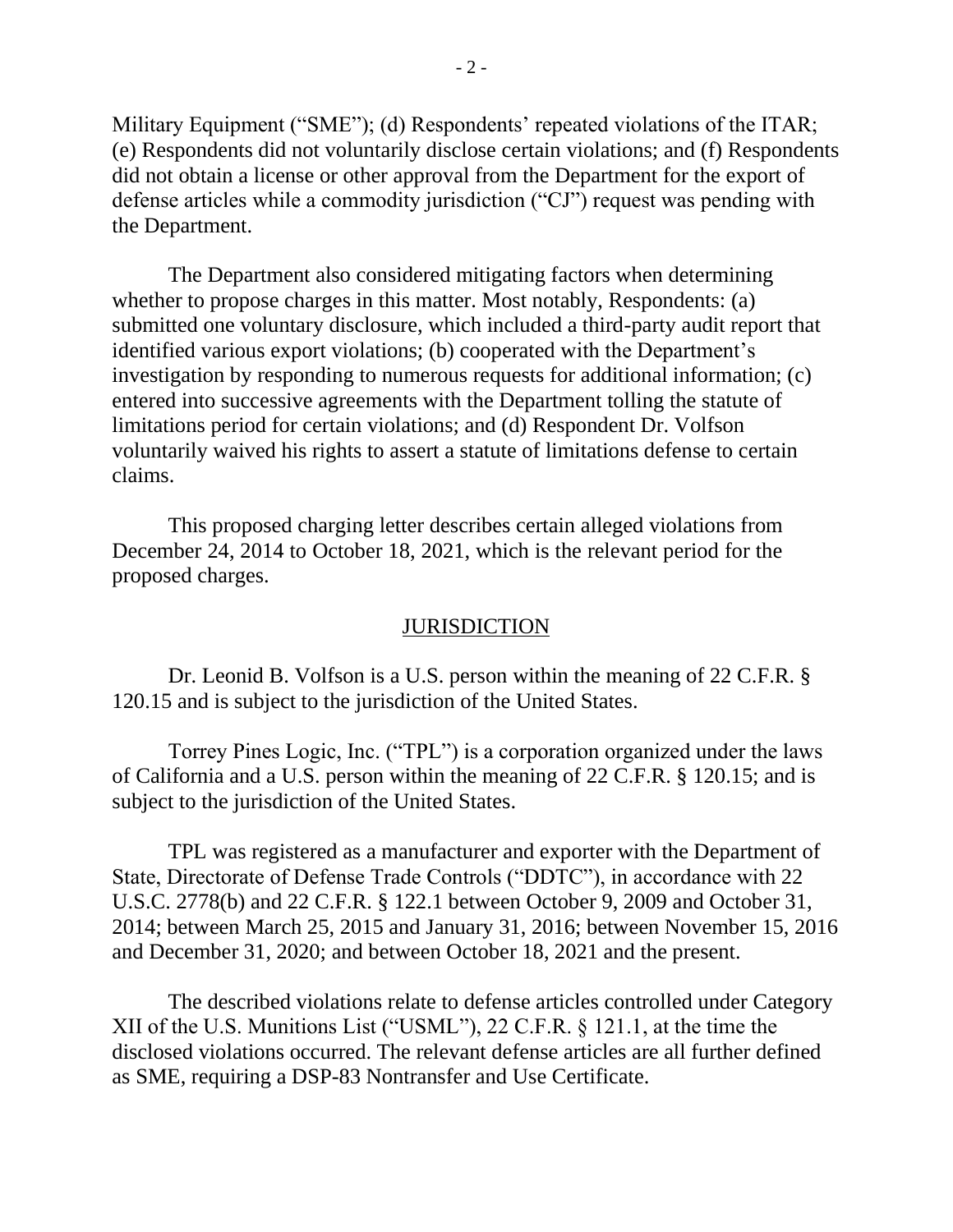## BACKGROUND

TPL is an electro-optics and communications equipment company that produces optical communications equipment and electro-optical instruments for both military and civilian application. TPL was founded by Dr. Volfson in May 2002. Dr. Volfson has served as TPL's President and sole owner since inception.

## VIOLATIONS

The alleged ITAR violations addressed in this proposed charging letter are derived from multiple sources. Respondents submitted two disclosures to the Department describing certain alleged violations, the first of which appended an outside audit report. In addition, the Department issued and Respondents responded to two directed disclosures describing further alleged violations. Finally, Customs and Border Protection agents assisted the Department in identifying additional violations, and the Department independently identified other violations.

The alleged violations involve unauthorized exports of USML Category XII defense articles to Bulgaria, Canada, Estonia, Germany, Russia, Spain, Switzerland, Lebanon, and the PRC, both proscribed destinations, and the attempted unauthorized export of USML Category XII defense articles to Singapore. Certain alleged violations also involve Respondents engaging in ITARregulated activities while ineligible; and failing to maintain and produce export transaction records.

## I. Attempted Unauthorized Export of Defense Articles – T25 and T20

On November 3, 2018, Respondents attempted to export two (2) thermal imaging systems (a TPL T25 model and a TPL T20 model), controlled under USML  $XII(c)(2)(i)$  and designated as SME, to Singapore without a license or other approval from the Department. Dr. Volfson attempted to travel on a commercial airline from an airport in Seattle, Washington to Singapore via Tokyo, Japan with the two thermal imaging systems in his carry-on luggage.

At the Seattle airport, Customs and Border Protection (CBP) agents asked Dr. Volfson for the requisite authorization to export the thermal imaging systems to Singapore. Dr. Volfson failed to produce the required license or other approval for the export of thermal imaging systems to Singapore. Consequently, CBP seized the thermal imaging systems.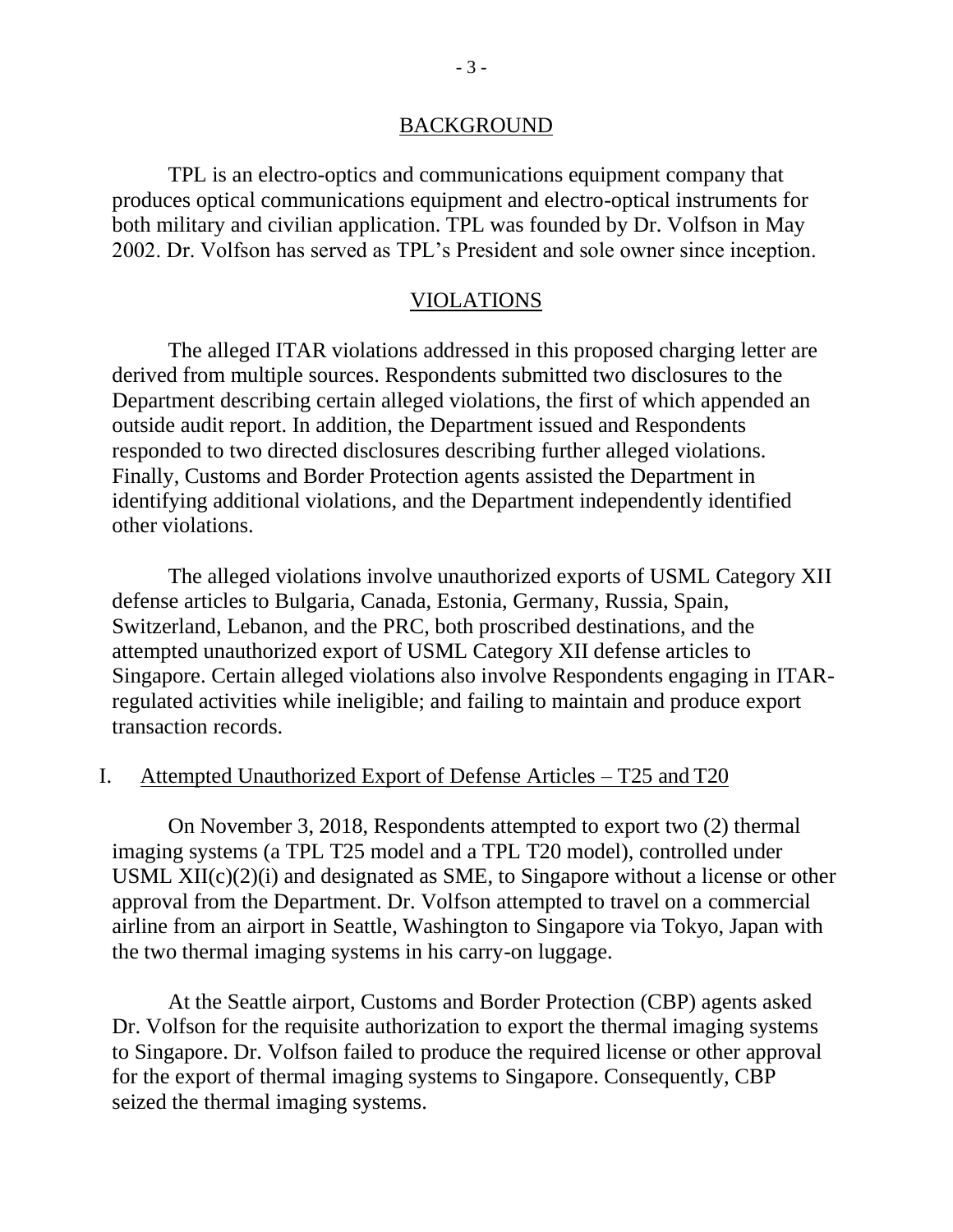DDTC's records confirmed that DDTC did not authorize Respondents to export the thermal imaging systems to Singapore with a license or other written approval.

Subsequently, Respondents challenged the Department's jurisdiction over the TPL T25 model thermal imaging system. Respondents claim that they were trying to relocate to Singapore the manufacturing of the Chinese-made component parts and claim that Dr. Volfson had a good faith belief that the two thermal imaging systems were not ITAR-controlled. On December 23, 2019, per request from DDTC dated November 13, 2019, Respondents submitted a CJ (CJ0003003) for this system, and on August 20, 2020, DDTC determined that it was ITARcontrolled. Respondents appealed the CJ determination on September 7, 2020. On January 15, 2021, DDTC upheld the determination, finding that the TPL T25 model thermal imaging system is specially designed to mount to a weapon and therefore described by USML Category XII(c)(2)(i) and designated as SME.

# II. Unauthorized Exports of Defense Articles – T10

In early 2015, Respondents launched the T10 family of small form-factor thermal imagers. According to Respondents, the imagers integrated both Picatinny rail mounts, a standard mounting system for firearms that allows sights, grips, and other accessories to be quickly and securely fastened to firearms, and non-Picatinny mounts. Respondents' marketing brochure for the series described three T10 models: the T10-S (80x60 pixel resolution, 50° Field-of-View (FOV), 9Hz video), T10-N (80x60 pixel resolution, 25° FOV, 9Hz video), and the T10-M (80x60 pixel resolution, 50° FOV, 30 Hz video). The brochure also notes that the "9Hz units are ideal for hunters," "the 30Hz units support more sophisticated domestic user needs," and the "[w]ide angle units augment law enforcement agency capabilities conducting search operations." Respondents' brochure prominently features graphics of T10 units attached to various firearms.

On January 27, 2015, TPL's sister company, FOMS, Inc. (FOMS), submitted a written request to the Department of Commerce for a commodity classification of the T10. On March 13, 2015, the Department of Commerce responded to FOMS with the determination that the T10-M was classified as Export Classification Control Number (ECCN) 0A987. Between February 27, 2015 and April 7, 2015, Respondents exported various T10 units, including the T10-S, T10-N, and what appeared to be T10-Ms to various customers in Germany,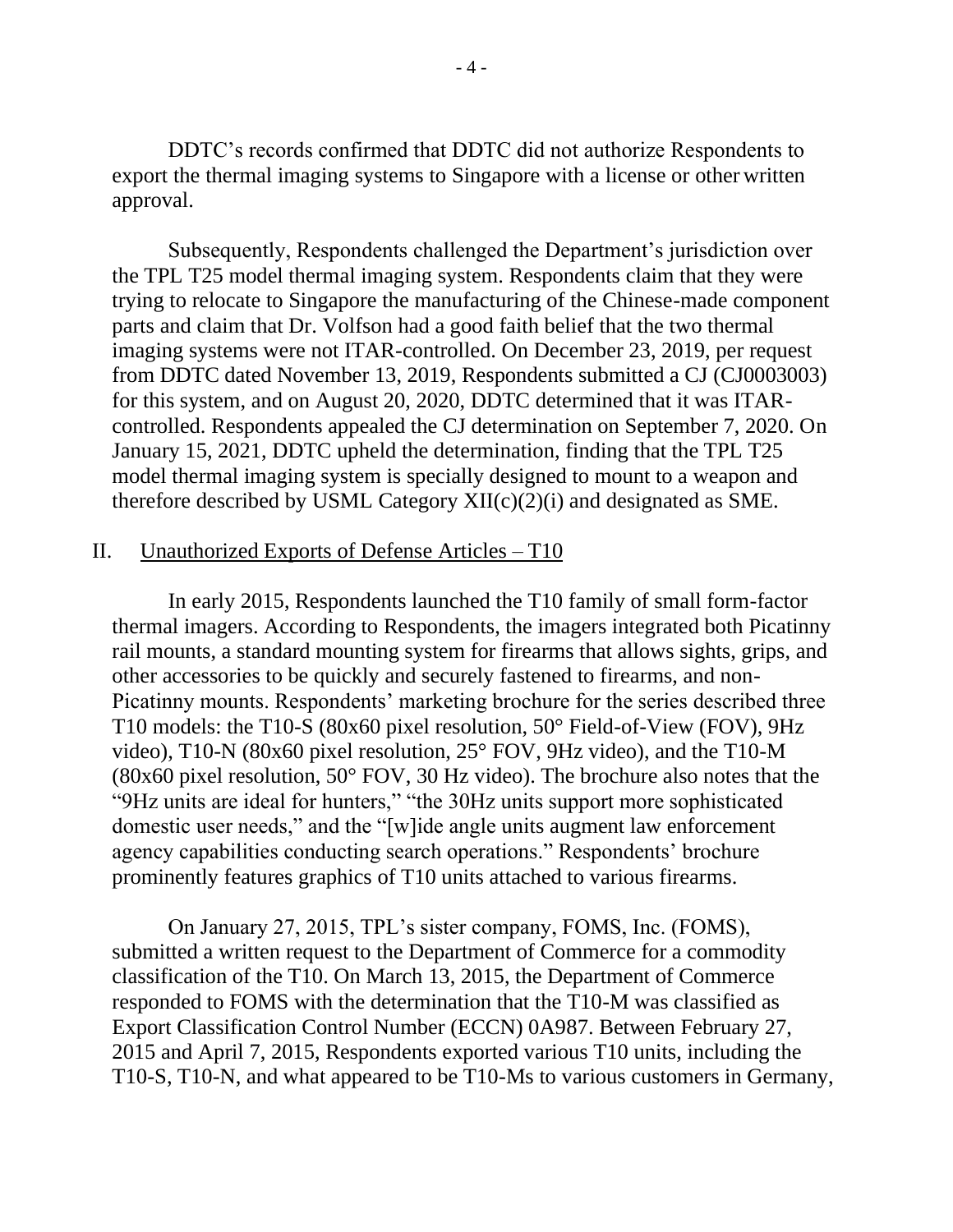Switzerland, the Netherlands, France, Malaysia, Canada, Hong Kong, and Austria without authorization.

In mid-April 2015, Respondents applied to the Department of Commerce for an export license for 20 T10-M units to a Swiss company. Respondents claim they had a good faith belief that the T10 series, including the T10-M, was not ITARcontrolled, particularly those with non-picatinny mounts. On April 17, 2015, the Department of Commerce returned the application without action because the units appeared to be subject to the ITAR and encouraged Respondents to apply for an export license or request a CJ from DDTC.

On April 19, 2015, Respondents submitted a DS-4076 form to DDTC for the T10-M, but also stating in its transmittal letter that "[t]his CJ request is addressing T10-M (30Hz version) product but generically covers T10-S, T10-N (9 Hz versions that use the same technology)." The CJ process, described in 22 C.F.R. § 120.4, is used "if doubt exists" regarding whether an article or service is covered by the USML. In response to the question on the CJ form, "Has this commodity been previously exported?" Respondents answered, "Unknown." Respondents claim that they answered "Unknown" because they had insufficient documentation to determine what T10 models had been exported.

According to Respondents, they did not consider the T10-M to be ITARcontrolled until April 2015 because they relied upon the Commerce Department's March 13, 2015 commodity classification determination that the T10-M was classified as 0A987. Respondents took the position that the T10-M should not be ITAR-controlled, but, as of April 17, 2015, they began handling the T10-M as ITAR-controlled until the Department made a final determination on Respondents' CJ request on this item. On August 1, 2016, the Department provided Respondents with a CJ determination (CJ-0225-15) finding that the entire T10 series (not just the T10-M) was subject to the ITAR and designated as a defense article under USML XII(c) and designated as SME.

Despite the above-described facts, Respondents' disclosure included invoices from April 20, 2015 to November 30, 2015, while the CJ was pending, demonstrating that Respondents without authorization exported 13 shipments of T10 units to Bulgaria, Canada, Estonia, Germany, Lebanon, Russia, Spain, Switzerland, and the PRC. Both Lebanon and the PRC are proscribed destinations.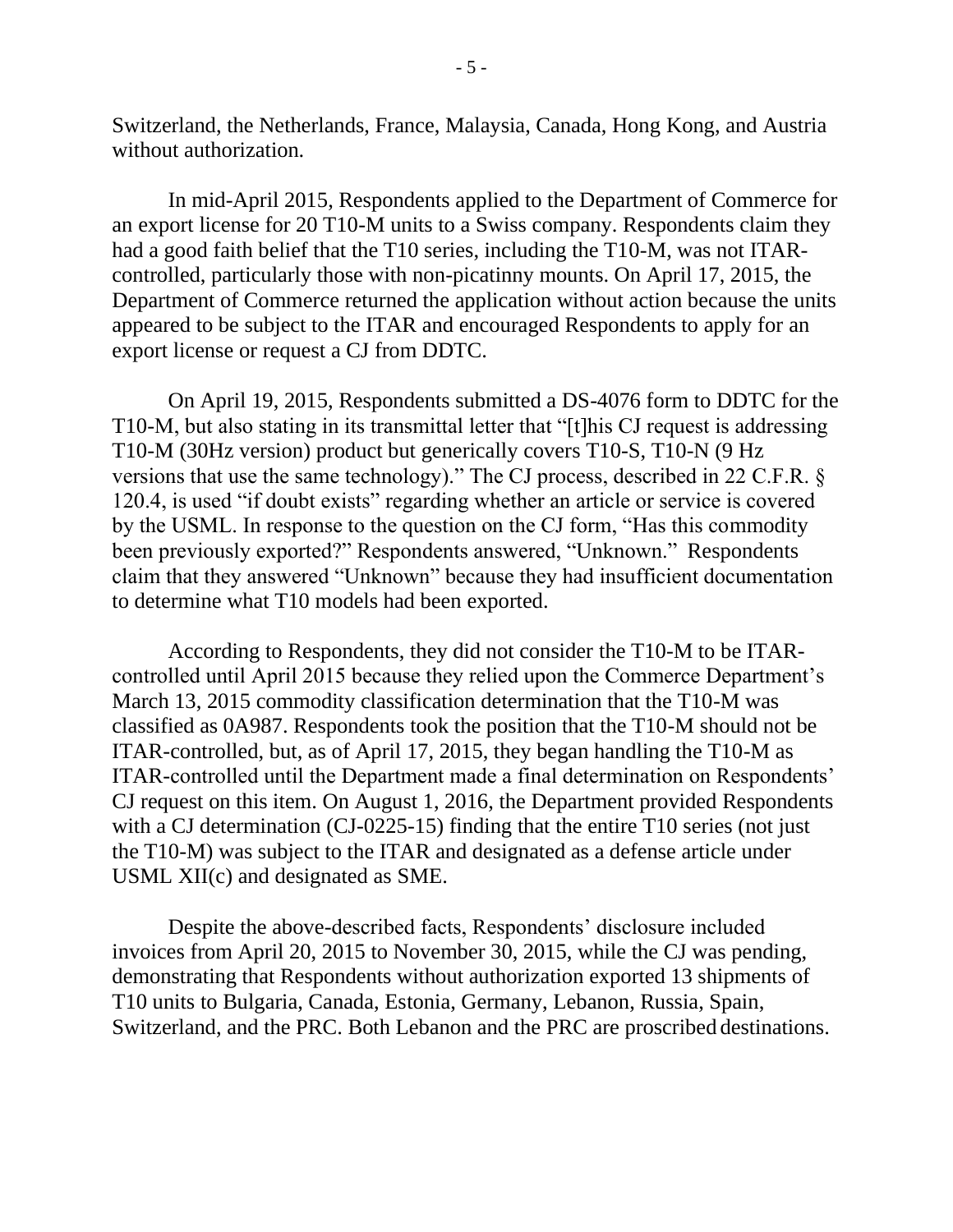# III. Involvement in ITAR-Regulated Activities while Generally Ineligible and Not Registered

In August 2013, the Department of the Navy Suspending and Debarring Official administratively suspended Respondents from government contracting. Respondents received a copy of the notice of suspension on August 29, 2013. The System for Award Management (SAM), a publicly available website, shows that Respondents were excluded from government contracting between August 29, 2013 and February 27, 2015.

During that period, in accordance with 22 C.F.R. § 120.1(c)(2), Respondents were generally ineligible to engage in activities regulated under the ITAR. Respondents, in a letter to the Department dated February 28, 2015, acknowledged their suspension, notified the Department that the suspension was lifted on February 27, 2015, and asked how they "can be re-instated" with the Department. During a portion of the suspension period, between October 31, 2014, and March 25, 2015, TPL was also not registered with DDTC.

Despite being generally ineligible to engage in activities regulated under the ITAR and not being registered, Respondents disclosed that they violated the ITAR by conducting ITAR-controlled activities during the relevant time period, including by manufacturing and supporting the export of the S30 Sentinel to Japan and Thailand.

# a. Manufacturing of Defense Articles while Ineligible and NotRegistered

Respondents disclosed that during the time period that they were suspended and not registered, they performed manufacturing work on at least one S30 Sentinel for Sojitz-US, located in Los Angeles, California, for ultimate delivery to Sojitz Aerospace Corporation ("Sojitz-Japan") in Tokyo, Japan. In addition, Respondents further disclosed that despite not being registered with the Department from January 1 to October 18, 2021, TPL continued to manufacture defense articles during this time period.

### b. Involvement in ITAR-Controlled Transaction While Ineligible

In January 2009, Dr. Volfson founded a company called FOMS. According to Respondents, Dr. Volfson ceased having any management responsibility for FOMS in August 2013. Respondents allege that since August 2013, Ms. Ella Volfson, Dr. Volfson's wife, has been FOMS' sole officer and director, with "Dr.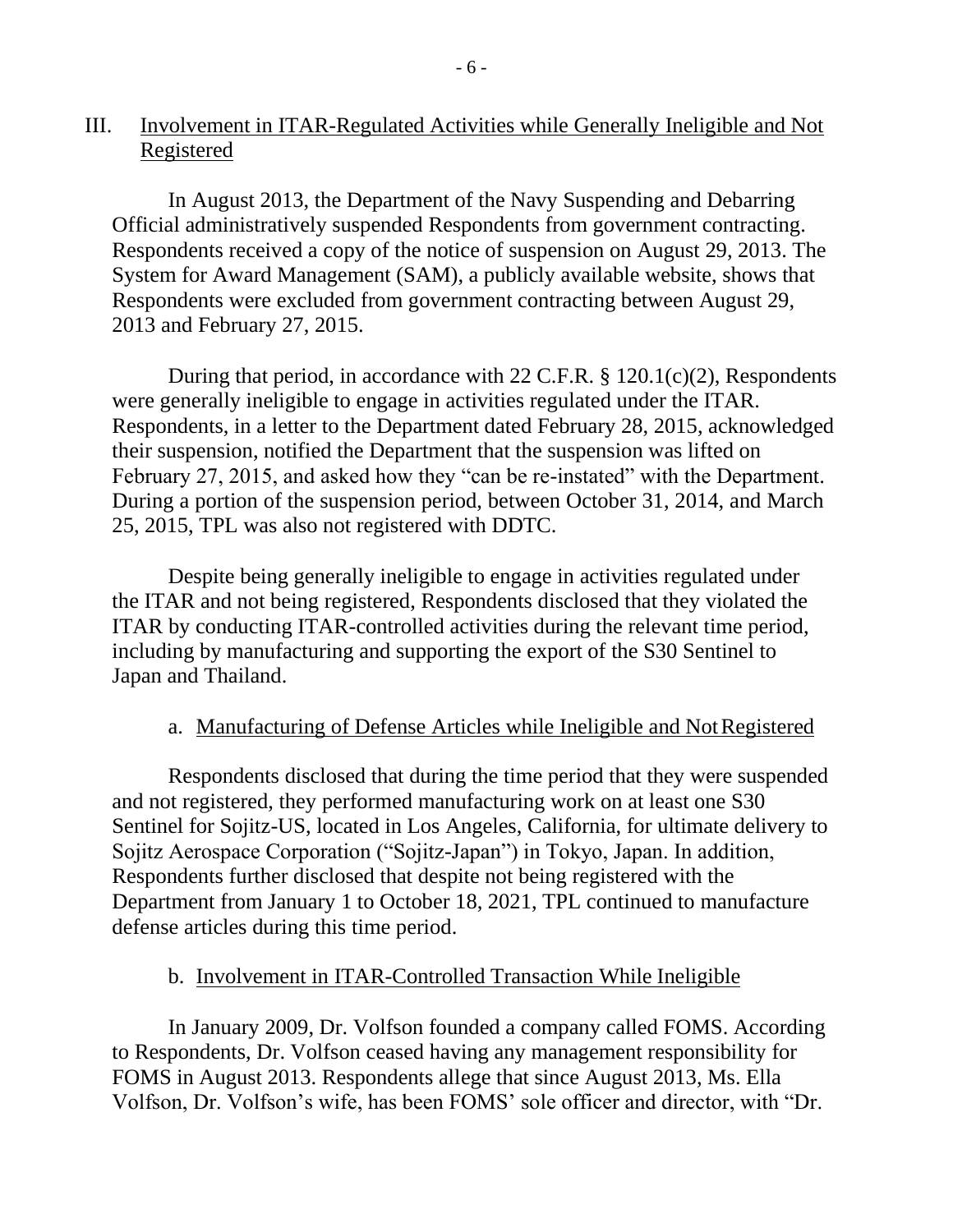Volfson limiting his involvement to advising and offering opinions and technical support on FOMS projects and concepts." According to DDTC records, FOMS registered with DDTC as a manufacturer and exporter between February 20, 2014 and February 28, 2018.

TPL and FOMS are closely linked, with Respondents describing FOMS as TPL's "sister company" in submissions to the Department. The companies share, or have shared, personnel, including Dr. Volfson and Ms. Volfson, the latter of whom is described by Respondents as being TPL's Controller and handling "accounting, purchasing, and other administrative details for TPL" and being "responsible for all aspects of export compliance, including export licensing, export shipping activities, and other daily export operations." Additionally, a third-party audit of TPL's export compliance in 2016 found that FOMS both rents office space from TPL and resells some TPL products.

According to Respondents, the two companies also cooperated on projects for customers, including one project involving an export of defense articles to Thailand. In September 2014, during Respondents' period of ineligibility, FOMS received an inquiry from Million Point Co., Ltd in Bangkok, Thailand ("Million Point"), for two S30 Sentinels for end-use by the Naval Ordnance Department Royal Thai Navy ("Royal Thai Navy"). In November 2014, Million Point issued a purchase order to FOMS for two S30 Sentinels with accessories. Shortly after receiving this order, FOMS inquired with TPL whether it had two S30 Sentinels available. At that time, TPL did have two S30s in stock that were manufactured in 2011, but the equipment was not complete. The two units had not been kitted with the accessories requested by Million Point, nor had the units been fully tested. Based on this information, FOMS understood that the equipment would require additional work prior to shipping to Million Point.

Respondents disclosed that FOMS and TPL were cautious to move forward with the export transaction during this time because Respondents were ineligible to export. Therefore, FOMS decided that it would not procure or ship the S30 Sentinels until March 2015, assuming that Respondents would no longer be ineligible by that time. However, during Respondents' period of ineligibility, on January 9, 2015, FOMS submitted a license application to export TPL's S30 Sentinel for end use by the Royal Thai Navy. Although Respondents claim that they completed the modification work on the items, prepared the items for export to Thailand, and accepted payment from FOMS for the items to be exported in March 2015, after their suspension was lifted, Respondents participated in certain aspects of the transaction during their period of general ineligibility.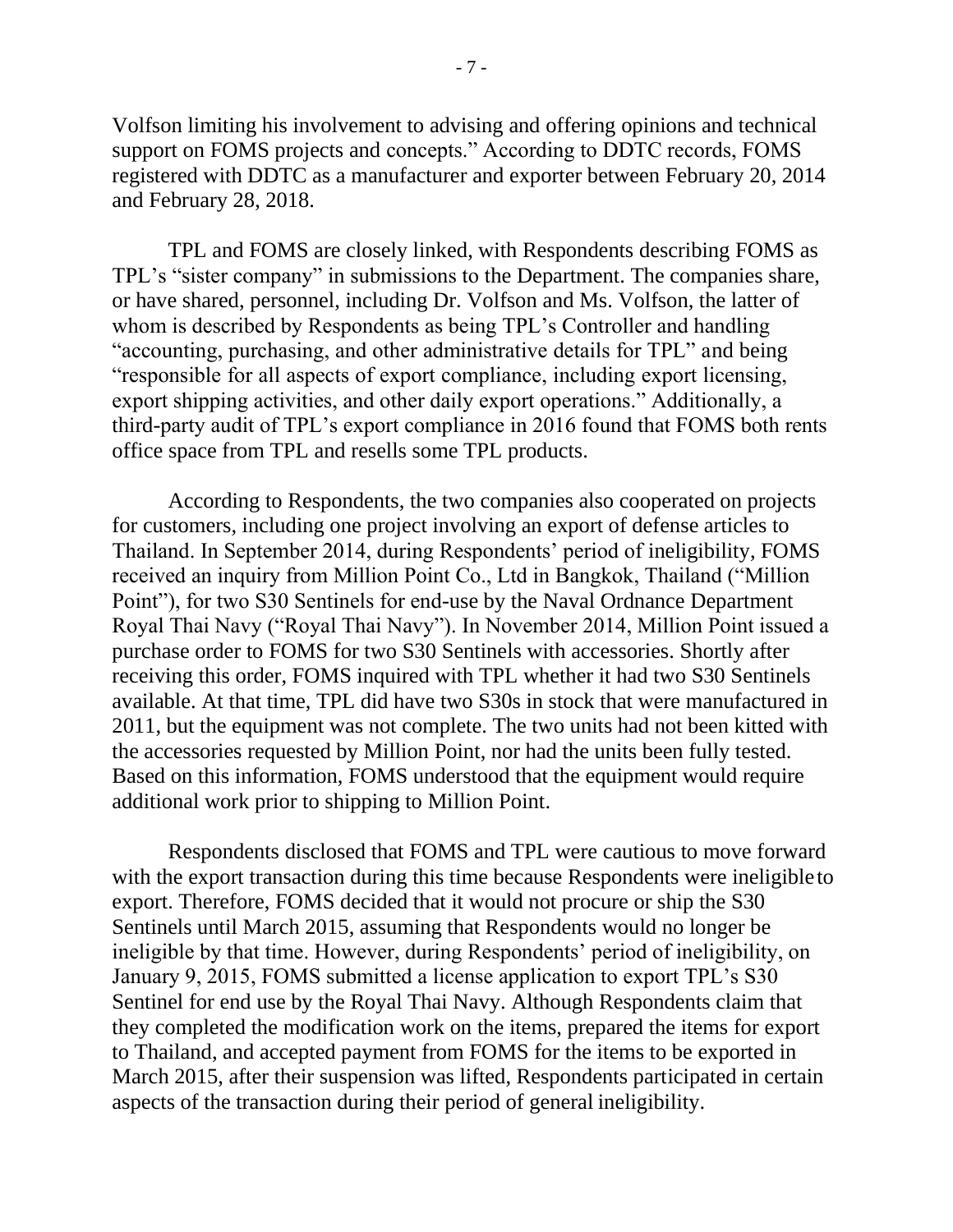## IV. Unauthorized Exports of Defense Articles – S30

On July 20, 2014, DDTC provided Respondents with a CJ determination (CJ-0301-14) finding that the S30 Sentinel, a hand-held device designed to detect optical systems pointed at the viewer, was regulated as a defense article under USML Category XII(b) and designated as SME. Despite having received this CJ determination, Respondents, without authorization, exported S30 Sentinel imaging systems to Japan. Specifically, documentation appears to show that Respondents exported the S30 to Japan on December 24, 2014, January 27, 2015, and March 4, 2015. Similarly, documentation appears to show that Respondents again, without authorization, exported S30 Sentinels to Japan on April 3 and May 5, 2015.

Respondents disclosed to DDTC that the S30 Sentinels were sent to Sojitz USA in Los Angeles after completion of warranty repairs for export by Sojitz USA to an end-user in Japan. However, Respondents' invoices and shipping documents that the Department separately obtained appear to show direct shipments from TPL in San Diego, California to Sojitz in Tokyo, Japan.

# V. Failure to Maintain and Produce Export Transaction Records

Respondents disclosed that TPL did not maintain and produce records as required by 22 C.F.R. § 122.5. This hindered the Department's review of Respondents' compliance with the ITAR and limited the Department's ability to assess any potential harm to U.S. national security and foreign policy arising from Respondents' alleged violations.

Respondents' external audit report, dated February 12, 2016, concluded that: "Records were available for inspection upon request by the auditor and were legible. However, not all records are being kept in accordance with § 122.5 and § 123.26. Records are not being returned to TPL by their freight forwarder as required in the TPL Export Compliance Manual. No export license log is being maintained by TPL. The Company is not keeping any records of technical data exports. The Company uses serial numbers yet is not able to tie its own serial numbers to product details (i.e., TPL cannot determine whether S/N 50605037 is a T10-M or other variant of the T10)."

Respondents also disclosed to DDTC that the auditor's assessment of Respondents' recordkeeping is accurate and that Respondents had not properly maintained records in accordance with ITAR § 122.5.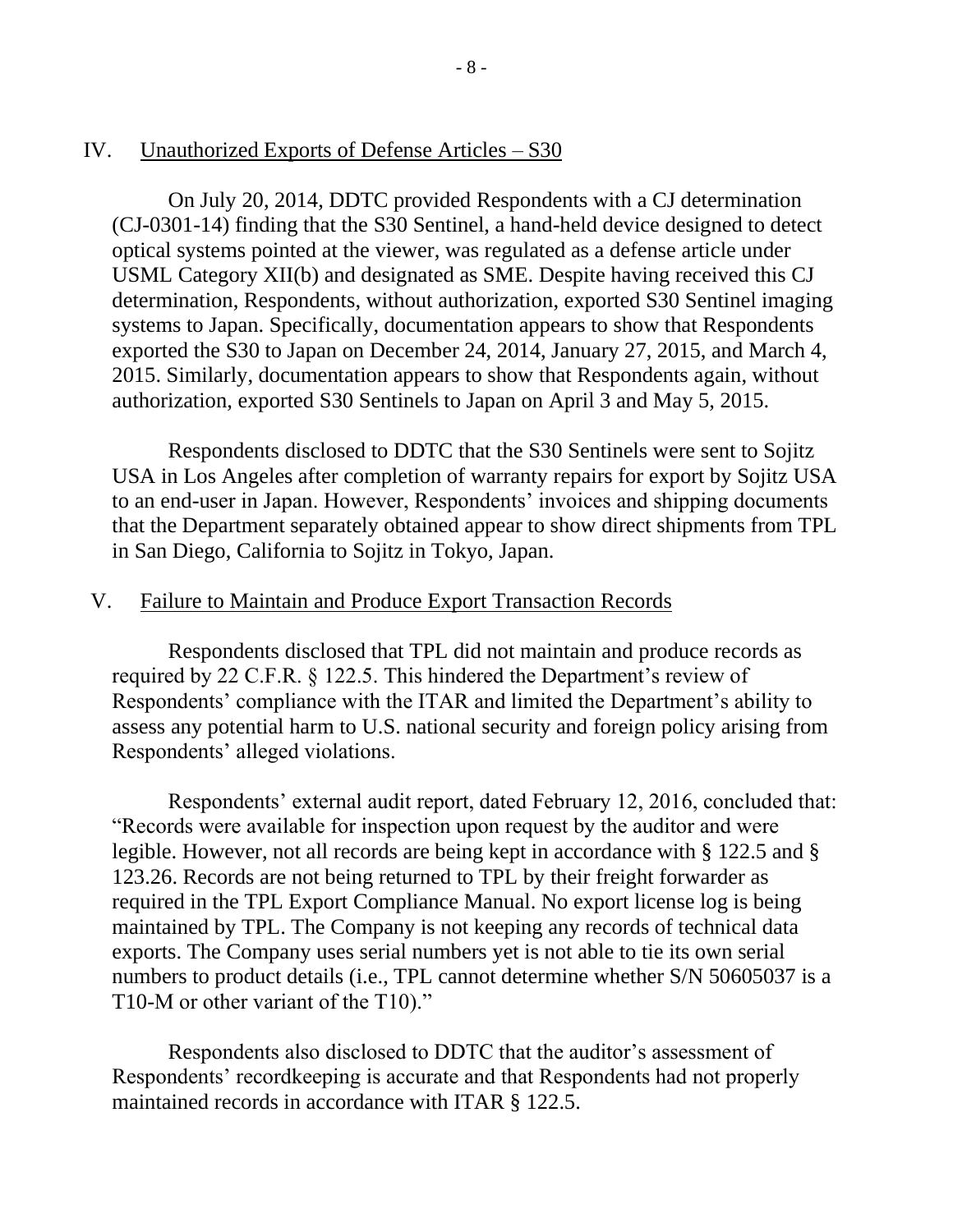#### RELEVANT ITAR REQUIREMENTS

The relevant period for the alleged conduct is December 24, 2014 through October 18, 2021. The regulations effective as of the relevant period are described below.

Part 120 of the ITAR describes general authorities pursuant to Section 38 of the AECA and provides definitions.

Section 120.1(c)(2) provides that persons who have been convicted of violating the U.S. criminal statutes enumerated in 22 C.F.R. §120.27, who have been debarred pursuant to part 127 or 128 of this subchapter, who are subject to indictment or are otherwise charged (e.g., charged by criminal information in lieu of indictment) with violating the U.S. criminal statutes enumerated in 22 C.F.R. § 120.27, who are ineligible to contract with or to receive a license or other form of authorization to import defense articles or defense services from any agency of the U.S. Government, who are ineligible to receive an export license or other approval from any other agency of the U.S. Government, or who are subject to a Department of State policy of denial, suspension, or revocation under § 126.7(a) of this subchapter, are generally ineligible to be involved in activities regulated under the subchapter.

Part 121 of the ITAR identifies the items that are defense articles, technical data, and defense services pursuant to Section 38 of the AECA.

Section 122.1 of the ITAR provides that any person who engages in the United States in the business of manufacturing or exporting or temporarily importing defense articles, or furnishing defense services, is required to register with the Directorate of Defense Trade Controls.

Section 122.5 of the ITAR describes the maintenance and provision of records requirements for registrants.

Section 123.1(a) of the ITAR provides that any person who intends to export or to import temporarily a defense article must obtain the approval of the DDTC prior to the export or temporary import, unless the export or temporary import qualifies for an exemption under the provisions of this subchapter.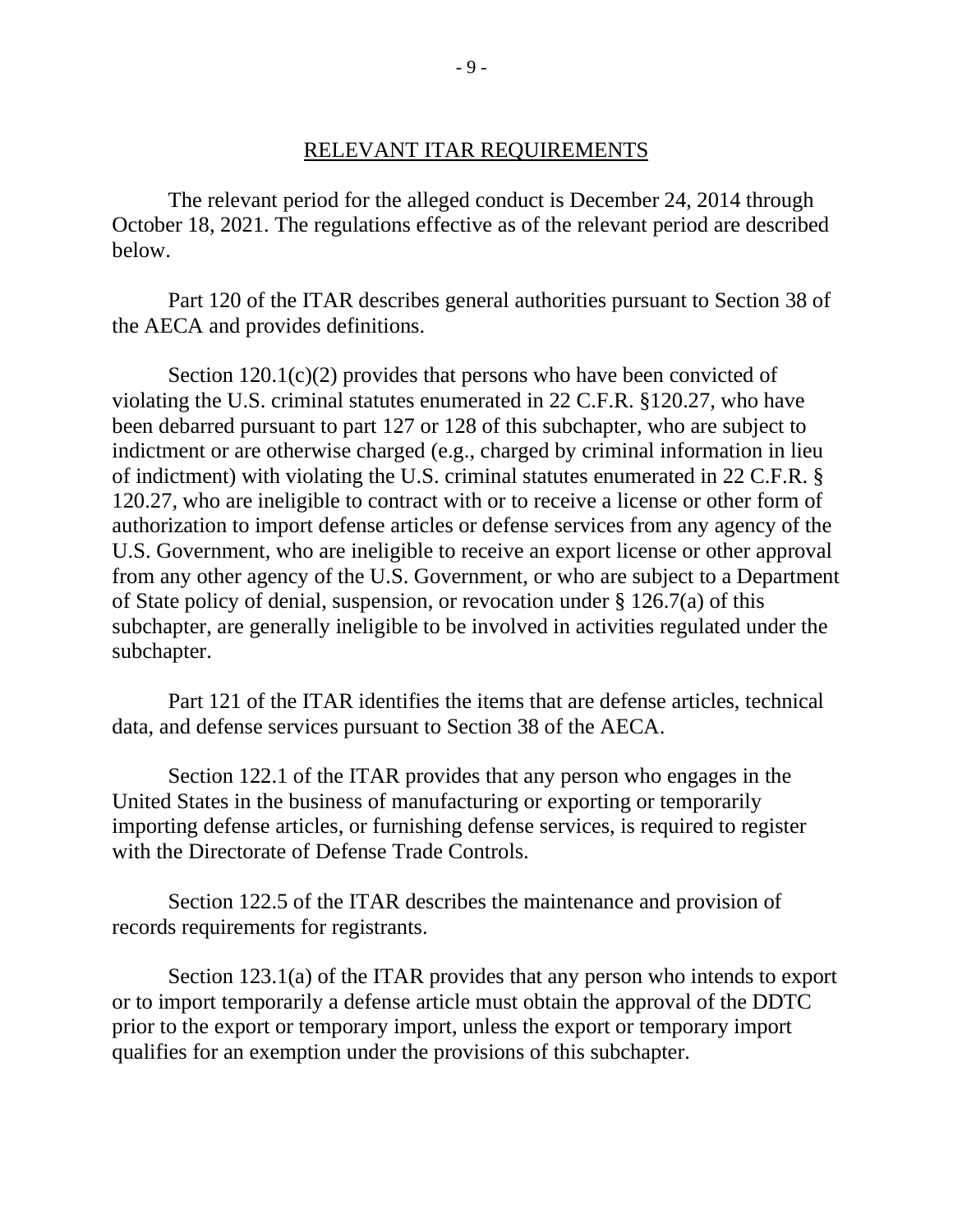Section 126.1(a) of the ITAR provides that it is the policy of the United States to deny, among other things, licenses and other approvals for exports and imports of defense articles and defense services, destined for or originating in certain countries, including Lebanon and the PRC.

Section 127.1(a)(1) of the ITAR provides that is unlawful to export or attempt to export from the United States, any defense article or technical data, or to furnish any defense service for which a license or written approval is required by the ITAR without first obtaining the required license or written approval from DDTC.

Section 127.1(b)(1) provides that it is unlawful to violate any of the terms or conditions of a license or approval granted pursuant to this subchapter, any exemption contained in this subchapter, or any rule or regulation contained in this subchapter.

Section 127.1(d) of the ITAR provides that a person who is ineligible pursuant to 22 C.F.R. § 120.1(c)(2), or a person with knowledge that another person is ineligible pursuant to 22 C.F.R. § 120.1(c)(2), may not, directly or indirectly, in any manner or capacity, without prior disclosure of the facts to and written authorization from DDTC: (1) apply for, obtain, or use any export control document for such ineligible person, or (2) order, buy, receive, use, sell, deliver, store, dispose of, forward, transport, finance, or otherwise service or participate in any manner in any transaction subject to the ITAR that may involve any defense article where such ineligible person may obtain any benefit therefrom or have any direct or indirect interest therein.

# PROPOSED CHARGES

### Charge 1: Attempted Unauthorized Export of Defense Articles

Respondents violated 22 C.F.R.  $\S$  127.1(a)(1) one time when they, without authorization, attempted to export two thermal imaging systems (T25 and T20) controlled at the time of export under USML Category XII(c)(2)(i) and designated as SME to Singapore.

### Charge 2: Unauthorized Exports of Defense Articles

Respondents violated 22 C.F.R. § 127.1(a)(1) one time when they, without authorization, exported 13 shipments of T10 thermal imaging units controlled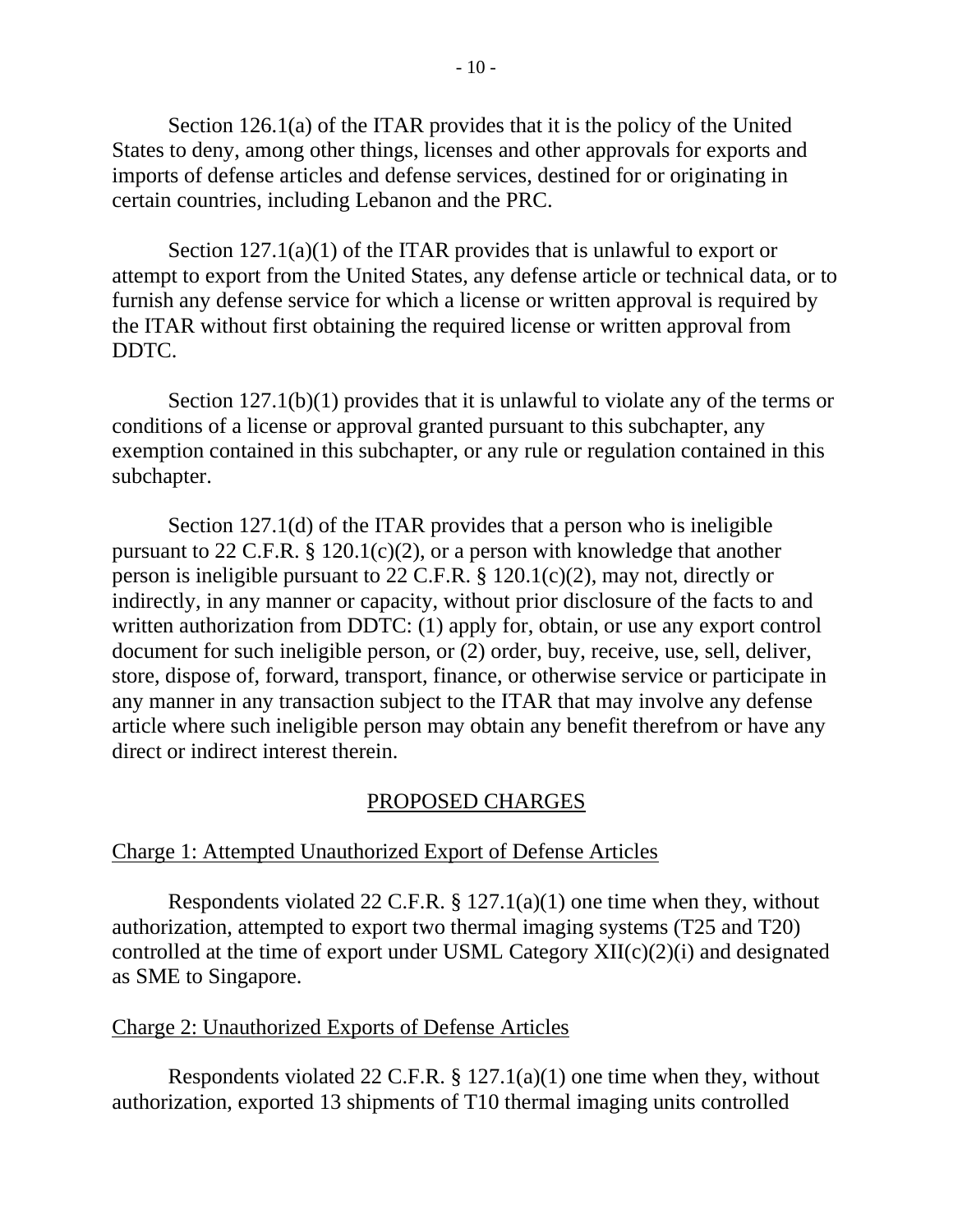under USML Category XII(c) and designated as SME to Bulgaria, Germany, Switzerland, Lebanon (a proscribed destination under 22 C.F.R. § 126.1), Canada, the PRC (a proscribed destination under 22 C.F.R. § 126.1), Spain, Estonia, and Russia (a country subject to restrictive measures on defense exports pursuant to the Department of State public announcement on April 28, 2014).

# Charge 3: Unauthorized Exports of Defense Articles

Respondents violated 22 C.F.R.  $\S$  127.1(a)(1) one time when they, without authorization, exported five shipments of S30 Sentinel optical detection units controlled under USML Category XII(b) and designated as SME to Japan.

# Charge 4: Involvement in ITAR-Regulated Activities While Generally Ineligible

Respondents violated 22 C.F.R. § 127.1(d)(2) one time by performing manufacturing work on at least one defense article (S30 Sentinel, USML Category XII(b) and designated as SME) for export to a foreign customer while generally ineligible under 22 C.F.R. § 120.1(c)(2) and by participating in a transaction involving the export of two S30 Sentinels to Thailand.

# Charge 5: Failure to Maintain and Produce Export Transaction Records

Respondents violated 22 C.F.R. § 127.1(b)(1) one time when they failed to maintain and produce export transaction records as required under 22 C.F.R. § 122.5(a).

# ADMINISTRATIVE PROCEEDINGS

Pursuant to 22 C.F.R. § 128.3(a), administrative proceedings against a respondent are instituted by means of a charging letter for the purpose of obtaining an Order imposing civil administrative sanctions. The Order issued may include an appropriate period of debarment, which shall generally be for a period of three years, but in any event will continue until an application for reinstatement is submitted and approved. Civil penalties, not to exceed \$1,272,251, per violation of 22 U.S.C. § 2778, may be imposed as well, in accordance with 22 U.S.C. § 2778(e) and 22 C.F.R. § 127.10.

A respondent has certain rights in such proceedings as described in 22 C.F.R. part 128. This is a proposed charging letter. In the event, however, that the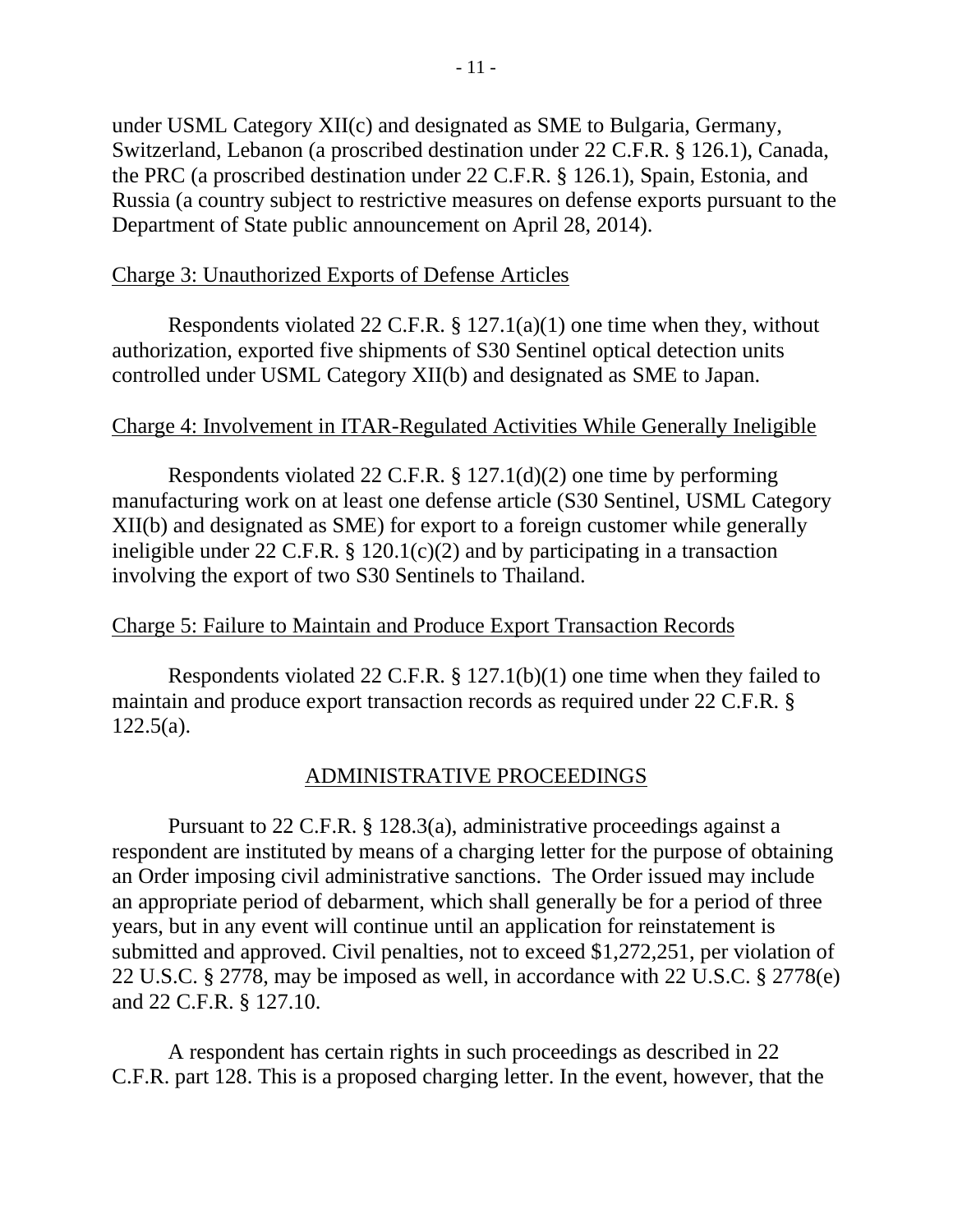Department serves Respondent with a charging letter, the company is advised of the following:

You are required to answer a charging letter within 30 days after service. If you fail to answer the charging letter, your failure to answer will be taken as an admission of the truth of the charges and you may be held in default. You are entitled to an oral hearing, if a written demand for one is filed with the answer, or within seven days after service of the answer. You may, if so desired, be represented by counsel of your choosing.

Additionally, in the event that the company is served with a charging letter, its answer, written demand for oral hearing (if any), and supporting evidence required by 22 C.F.R. § 128.5(b), shall be in duplicate and mailed to the administrative law judge designated by the Department to hear the case at the following address:

USCG, Office of Administrative Law Judges G-CJ, 2100 Second Street, SW Room 6302 Washington, DC 20593.

A copy shall be simultaneously mailed to the Deputy Assistant Secretary for Defense Trade Controls:

Deputy Assistant Secretary Michael Miller U.S. Department of State PM/DDTC SA-1, 12th Floor, Washington, DC 20522-0112.

If a respondent does not demand an oral hearing, it must transmit within seven days after the service of its answer, the original or photocopies of all correspondence, papers, records, affidavits, and other documentary or written evidence having any bearing upon or connection with the matters in issue.

Please be advised also that charging letters may be amended upon reasonable notice. Furthermore, pursuant to 22 C.F.R. § 128.11, cases may be settled through consent agreements, including after service of a proposed charging letter.